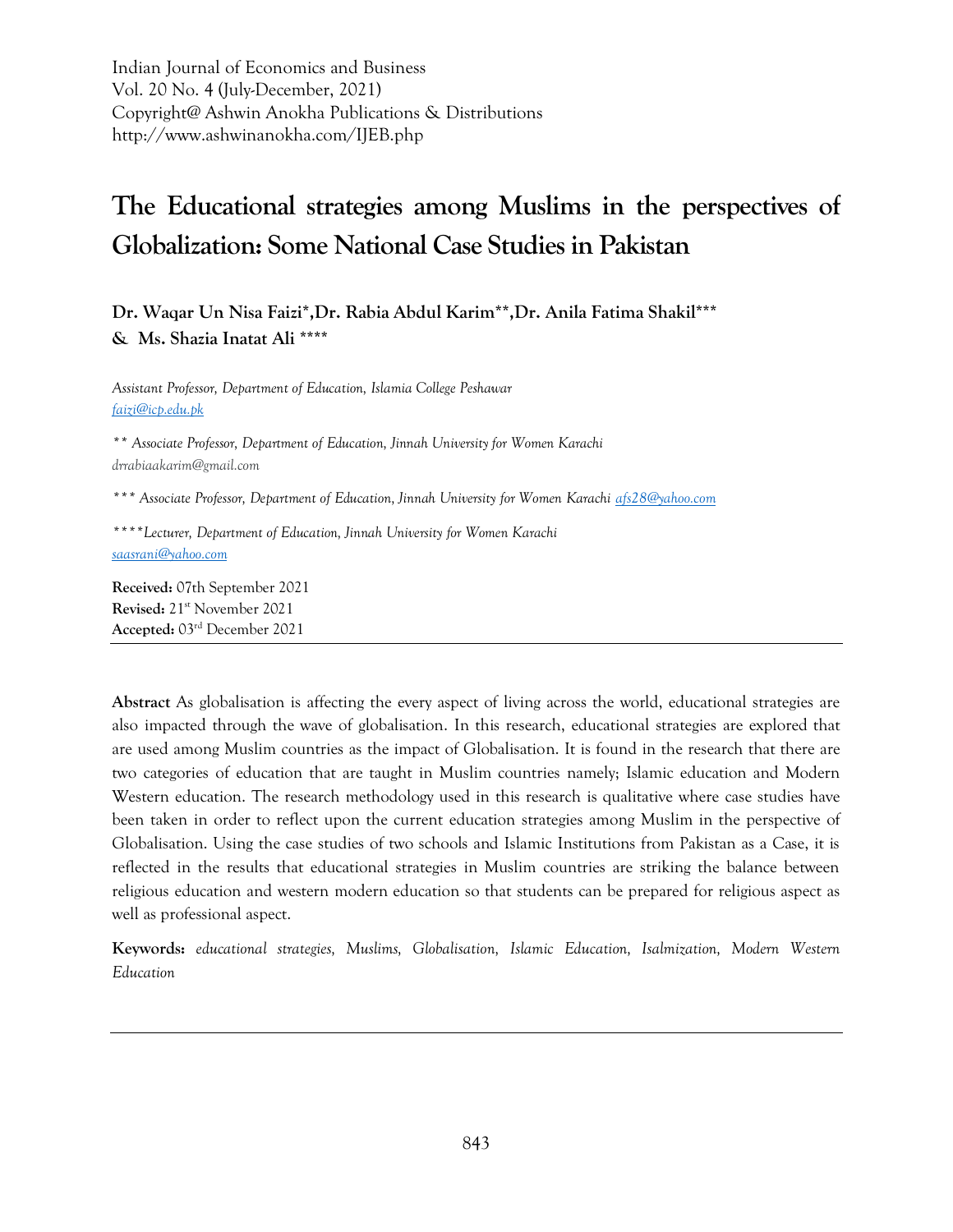#### **Dr. Waqar Un Nisa Faizi, Dr. Rabia Abdul Karim, Dr. Anila Fatima Shakil, & Ms. Shazia Inatat Ali**

### **Introduction**

Many of the Muslims globally want their children to go to schools having values and moral education (Marshall, 2018). Among many education systems run by state, there is a challenge of striking the optimal balance between satisfying the demand for values and moral education and need for education that effectively enhance technical and cognitive skills of the students(Purwati et al., 2018). Now the processes of globalisation have added another layer of challenge in that they bring about elevated call for competitive people, while simultaneously legitimising demands for multi-culture and multi-religion in education as more and more number of people are adhering to Islam which is itself a globalising force.

# **Background of the Study**

Muslims are in a majority across the globe or they compose significant minorities of the populations in a number of countries – from Mozambique in the south to Bonia-Herzegovina – Tajikistan and from Philippines in the East to Morocco in the West. Currently, there are many conversions taking place all over the world where people from other religions are accepting Islam as their religion in Asia, Sub-Saharan Africa along with America and Europe also (Kuiper, 2017), yet Islam, most of the time, is blended in into the pre-existing religions. It implies to the meaning that it is articulated in such manners that differs from those found in, e.g. the geographical area of origin of Islam.

# **Aim and Objectives of the Research**

The aim of this research study is to explore the various strategies used in education among Muslims in the perspectives of Globalisation. For this reason, below are the objectives of this study:

- $\triangleright$  To study national cases in Pakistan to explore strategies to education among Muslims
- $\triangleright$  To explore the types of education prevalent among Muslim world
- To study Muslims and education in global contexts
- $\triangleright$  To explore the strategies that are being employed among Muslims for education

# **Research Questions**

The research question of this research papers is:

 $\triangleright$  What are the educational strategies employed among Muslims from the viewpoints of Globalisation?

# **Rationale of the Study**

Education has remain one of the core aspect of Islam as the first Ayah of Holy Book of Islam preaches the lesson of learning and education (Sahin, 2018). However, it is also true that education, in earlier times, in Islam differs greatly with the education in other religions as it was more focused on Islamic education as compared to worldly education. With the passage of time and introduction of globalisation, many of the Muslim countries and Muslim populations started to embrace worldly education along with the support of religious education which makes its entire education system a bit different from the education system of rest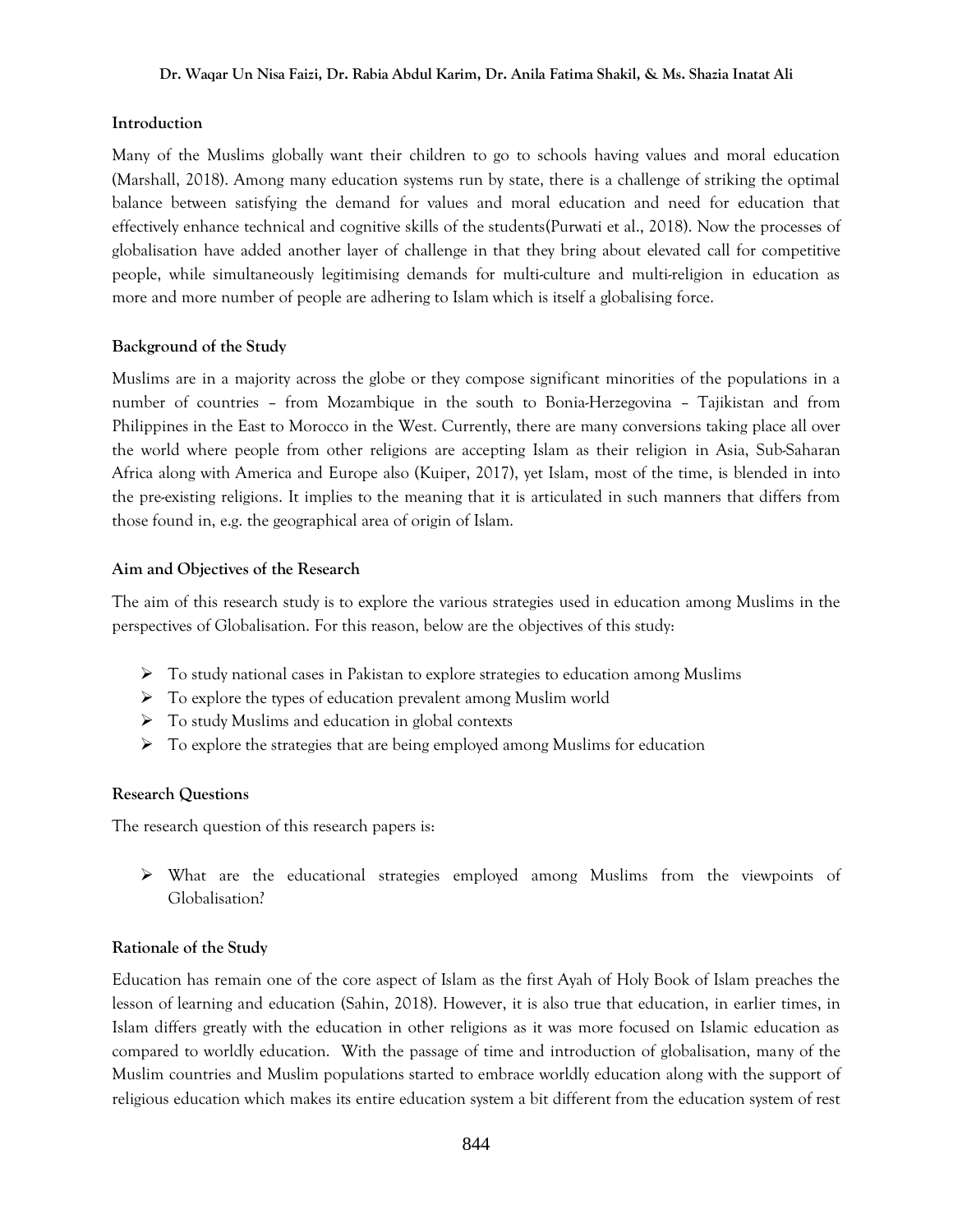of the world despite being adopted from it. Therefore, it is rationale to explore the educational strategies that are employed by Muslims as the effect of globalisation to present some meaningful strategies that can further support global education system reformation in near future.

# **Structure of the Research Paper**

In this research papers, five sections are dedicated to discuss important aspects or elements of the research. The first section deals with all the introductory discussion entailing several sub-heading that have reflected the background of the research. This section has further shed light on the research questions and objectives of the research under the consideration of research aim.

The next section of the research consist of exploring the literature on the chosen topic in order to build arguments in accordance with the objective and research questions of the study. A number of sub-themes were found in this section that complements the topic or help in understanding or underpinning the concepts whose exploration was the core mission of this research paper.

Third section of the research papers deals with exploring the methodological aspects of the research wherein research approaches and methods are unfolded. The section provided the in-depth information about what approaches and methods are being undertaken by the researcher while the completion of this study.

In the fourth chapter, results are analysed on the basis of research objective and national case studies taken on the consideration of educational strategies in terms of how they different from global educational strategies and their effect or difference observed among children. In the last section, entire research papers and its sections are being concluded as to inform how globalisation is affecting the educational strategies among Muslim population considering the case studies from Pakistan.

# **Literature Review**

# **Islamization of Education – Case of Pakistan**

Despite need, aspiration, and exhaustive policy work for modernization and reforming of education system in Pakistan, it has always been criticised. The reason for criticizing often relate with extreme Islamism, fundamentalism, and jihadism whereas, it is neglected in a number of studies that Islamic educational strategies are balancing the Globalised education and Islamic Education. Since the inception of Pakistan, it cannot be doubt that Government and state has been espousing several undertakings for shaping the educational system as per the principles of education as well as to meet the need of globalised standards of education. However, in certain cases or especially under-privileged areas, the efforts implied by state endured from poor implementation and ineffective administration.

As suggested in the research of Jones(2018), system of education in every state of the world is governed by some plans, policies, or declarations which are mainly developed on the basis of its state's ideologies. It is done so that future generations can also be educated as per the national beliefs and standards. The case is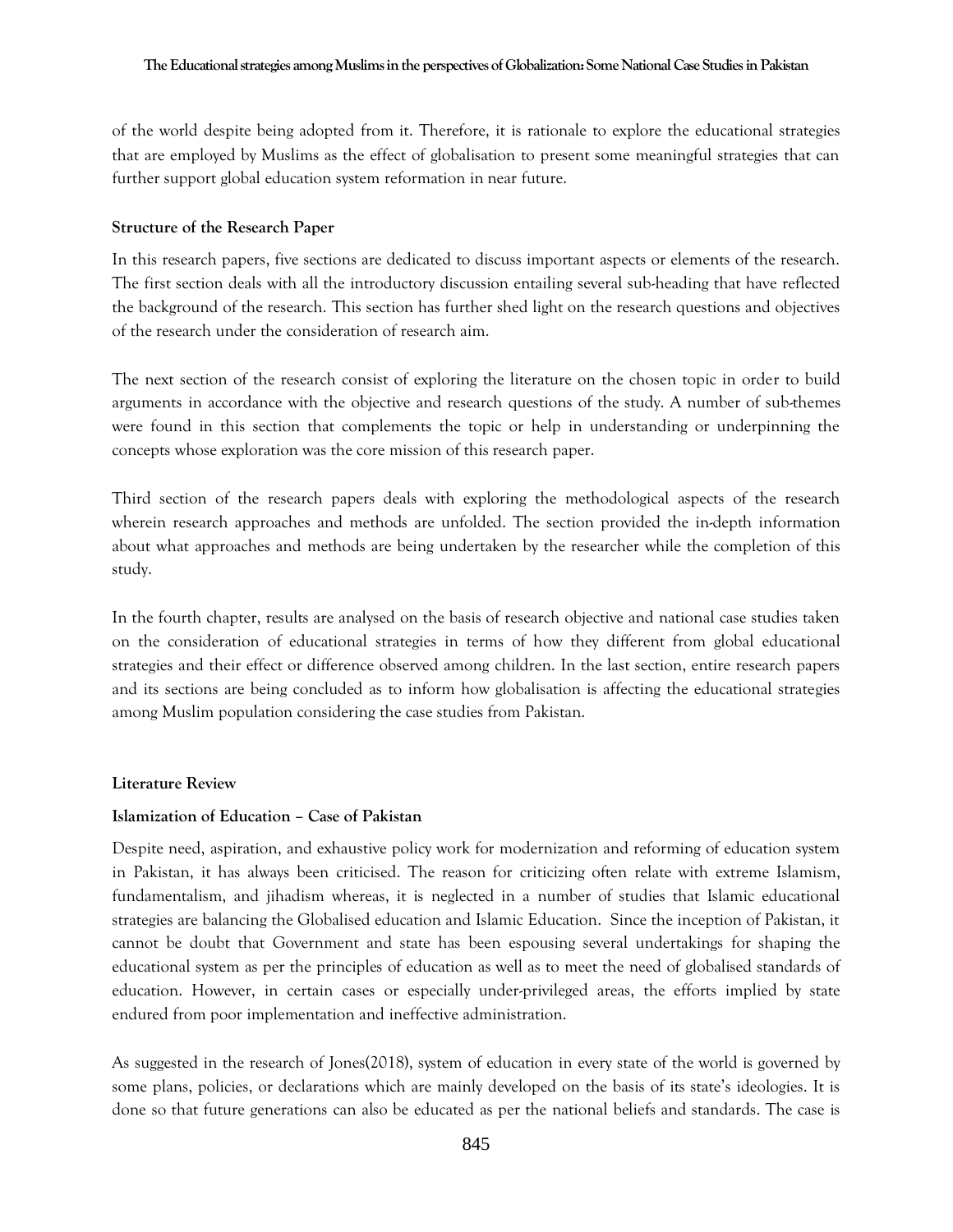#### **Dr. Waqar Un Nisa Faizi, Dr. Rabia Abdul Karim, Dr. Anila Fatima Shakil, & Ms. Shazia Inatat Ali**

same for the Pakistan's context where Islam act that main ideological foundation, therefore, the educational strategies are also based on following the Islamic ideology.

Educational strategies at elementary level seek to provide "the foundations for sound knowledge-based Muslim society" while it also seek to offer the sound knowledge to learners as per global education system simultaneously. The concept of knowledge for human beings from the Muslims' perspectives is regarded as the symbol of prestige and honour. The foremost issue from the time of Pakistan's independence was the propagation and preservation of Pakistan's ideology for the next generations. Thereby, the research of Rehman& Khan (2018) highlighted that face that it was crucial to stipulate the role of Islam in national curriculum and teaching at the time of Pakistan's inception.

Under the consideration that foundation of Pakistan was for Muslim Indians, there were always very high sentiments attached with the idea of incorporating Islam in education. Till date, every educational centre in Pakistan is keenly devoted to incorporate Islamic teaching into the curriculum which though differs slightly from the globalised curriculum. The policies have affirmed that strategies of education in Pakistan must made Islamic education as the compulsory subject as well as making it a research field at the level of university which bring change of modification in educational strategies. As suggested in the research of Saleem, (2017) the education policy 1979 has made significant contribution for the Islamization of education in the Pakistan as the policy has stated that "it is the need of the day that we prepare clear Islamic aims of education and the method of their achievement should be done according to the theory of Pakistan". The implementation of educational strategies in the Pakistan from the global perspective involve providing unambiguous direction and frame of action to Islamize the education system of Pakistan. This is still the matter of debate that succeeding governments do not make efforts for following the direction to improve educational strategies among Muslims in the perspective of Globalisation.

The recommendations of National Commission on Education 1959 as well the policy of education publicised in 1972 has played an important role in Islamizing the education system. It was after these policies that Islamic studies for Muslims was compulsory subject to be taught and now measures are continuously being taken for promoting Islamic values and norms among masses. Henceforth, the new education policy 1979 has entirely changed the educational landscape in Pakistan. The change in education strategies were also observed as more than five thousand Madrassah and Masjids schools were open including the curriculum of public schools along with Islamic teachings.

# **World System and Accelerating Globalisation**

The world constitutes a system wherein inter-dependencies between units lied in various geographical regions across the globe are being intensified and extended. These process, i.e. globalisation, are historical but involved into the new phase of acceleration since 1970s because of the "economic liberalisation" initiated in the last decade namely intense growth of ICT and cheaper transportation. The concept of globalisation can be seen from different viewpoints such as politically, economically, or culturally; nonetheless, it is mainly observed as the cultural or economic processes that occur rather autonomously from single country actions and boundaries.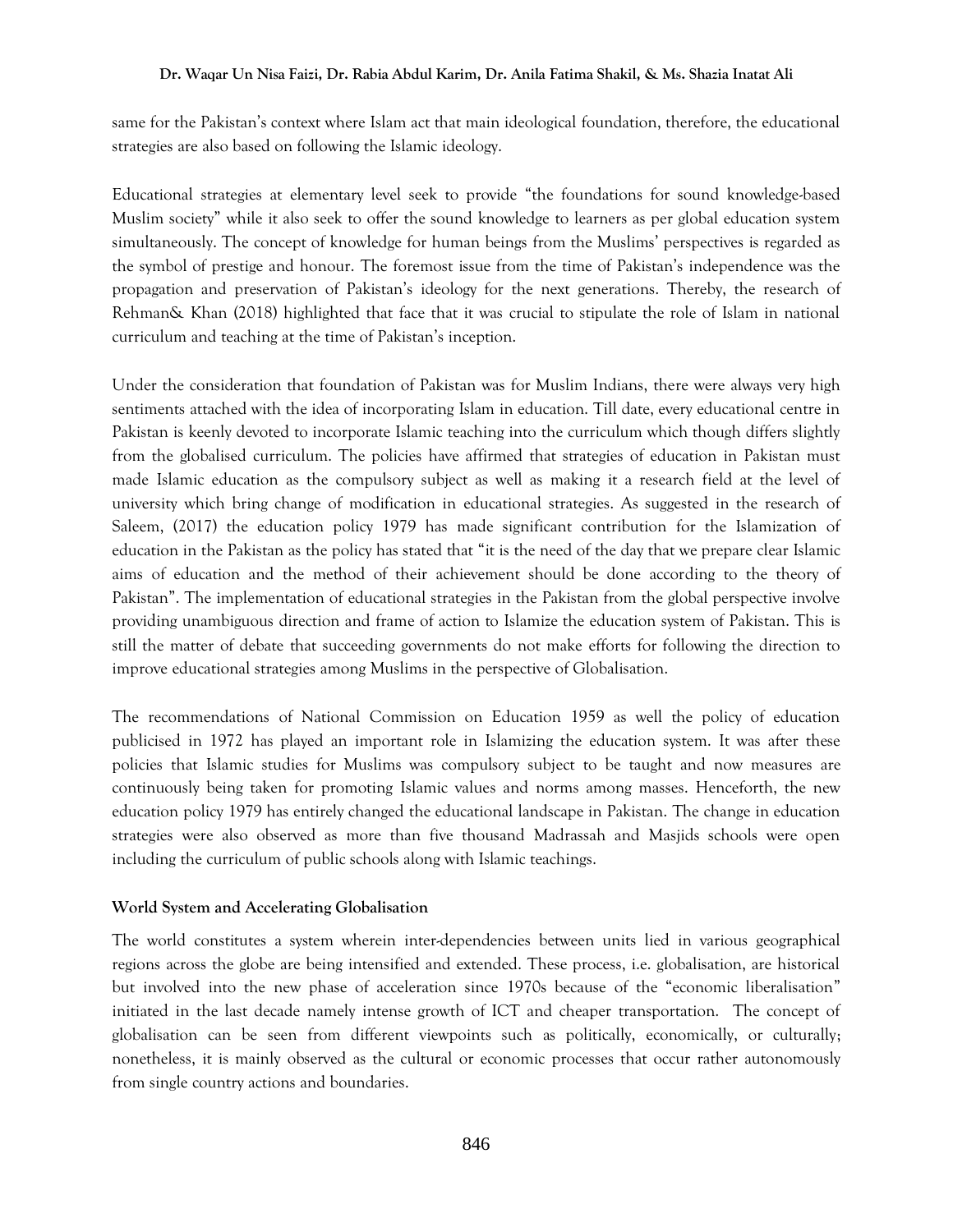The new techniques of media and advanced form of communication is allowing rapid as well as direct contact between people across the globe (Zajda, 2015). As the new flows are being emerging, former flows have been becoming more extended, complex, and intensive including flow of finance and capital, flow of information and messages, flow of goods and services, and flow of people. At this moment, all of the countries are involved in global process while some of the countries are highly globalised and some are not.

Some of the Muslim countries are highly involved in the process of globalisation whereas some of Muslim countries have also become more or less marginalised. As the increase in the flow of capital, people, and messages across countries, Islam is also spreading but it is challenges by the life style and views of western world. Mass media and ICT are "exposing the everyday world of Islam to the competition of pluralistic consumption and the pluralization of the life worlds". As per the result of the globalisation, the Muslim's way of life which makes it needful for the Muslims to defend their beliefs and values system. It is the fact that Islam and the Umma are spreading geographically; its religious beliefs and values are being incorporated in several curriculum across the globe. The example may include "Islamic Organisation for Education, Science and Culture" founded with the aim to establish "arabo-islamic" culture in the form of uniting worldwide force.

As a force of globalisation, it has also been noticed Islamic movement have extended to new areas while movement of other religions such as Christian have lost members in their cores. With the help mass media and IT as the adoption in educational strategies, Islamic messages are reaching widely in the large parts of the globe. There are basically two types of educational arrangements on which strategies of education in Muslim world rely upon namely Islamic education and modern western education. In the part, educational strategies among Muslims have only suggested ways to teach and preach Islamic education. However, globalisation has now introduced modern western type of education among Muslim world. As suggested in the research of Razzaque & Chaudhry, (2013), the factor of degree of involvement in the global process and the relative power of Muslims and other interests have been determining the nature of educational strategies in the Muslim world. Therefore, as a result of globalisation process, educational institute are now more focused not only on preparing students for adult role, but education given to them must respond to the local and national morals and moral requirements along with the needs deriving from models of globalised world. Therefore, globalization has a massive impact on the world, including the way of teaching Islamic education and western modern education while striking a balance.

As Muslim world mainly adopts its teaching and educational strategies based on the history of Islam, the dissemination of Islamic education has always used several strategies including warfare, oral method, or marriage (Harun, 2007). However, as globalisation has begun the era of ICT and communication over the internet, the Muslim world has also realised the significance of utilising the changed approaches of education and adopted the mean of internet sources as their educations strategies. Thereby, it can be said that educations strategies among Muslims have greatly adopted the changes of globalisation.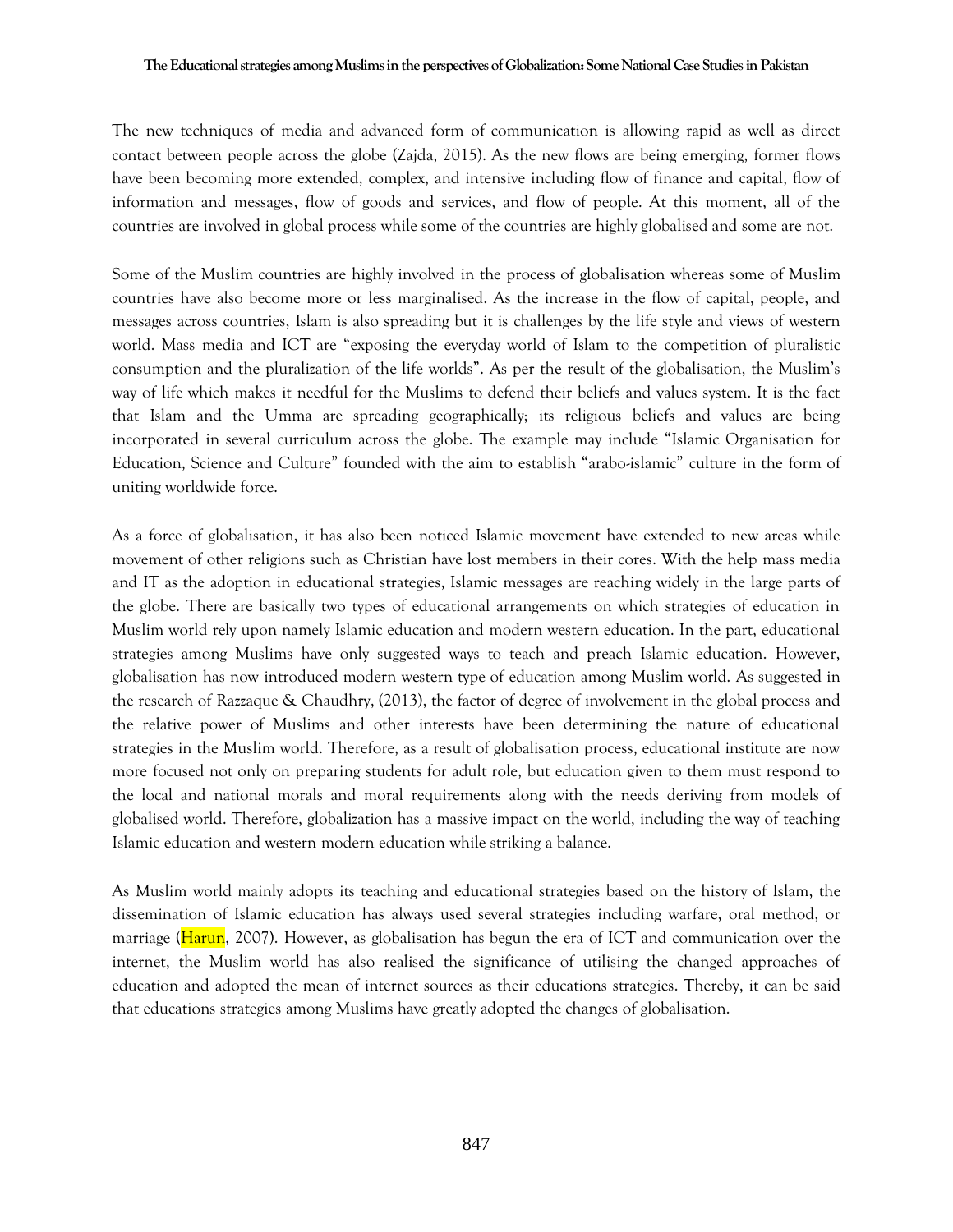#### **Methodology**

In this section, methodological aspects of the research papers are being explored by highlighting which research approach has been employed apart from unfolding data collection method and data analysis approach. It is important for the researcher to complete the study while keeping ethical consideration of the study along with taking care of its reliability and validity.

#### **Research Approach**

In general, there are two common approaches that can be adopted by the researcher in order to complete the research. One is quantitative methods that involve statistical figure in order to answer the research question. As suggested in the work of Ghauri, Grønhaug,& Strange (2020), quantitative research study is suitable when research is attempting to prove certain aspect of the research. On the other hand, the approach of research is qualitative approach that has been utilise when detailed explanation is required in completing the research. It is found to be suitable when answer for the research question require comprehension and justification rather than merely proving the phenomena. In some cases, the scholars have also taken mixed approach of research where both qualitative and quantitative research are being used. Considering the nature of this research study's question, the research has used qualitative approach for the completion of study. Since it is aimed at exploring the strategies of education among Muslim as the result of globalisation, the study has chosen qualitative approach to answer in descriptive manner. In addition to that, the topic of the research also indicate towards case studies which are the part of qualitative research.

#### **Data Collection Method**

For the collection of data, there are two different types of methods involved based on the nature of data. This research has undertaken secondary data for the purpose of researching literature whereas the researcher has also used primary data in order to explore currently employed research strategies. Collection of secondary data was done by accessing databases of the research papers. Although there is very little amount of research done on the educational strategies among Muslims, the research has made use of keywords and Boolean operators for collecting the desired research papers. For the collection of primary data, the researcher has used the method of interview where principals of two different schools were approached where they have elaborated upon how educational strategies are being changed or modified in the view of globalisation.

#### **Data Analysis Approach**

In the research papers, data analysis is regarded as one of the most important phase which should be done keenly using appropriate analysis approach. For analysing the primary data, the use of SPSS has been done to analyse the responses of principals.

#### **Ethical Consideration, Reliability and Validity of the Research**

While conducting the research, taking care of ethical consideration is very important as research conducted with ethical consideration may be regarded as not valuable. For the collection of primary data, the consideration of maintaining their confidentiality while recording their interview is maintained. Along with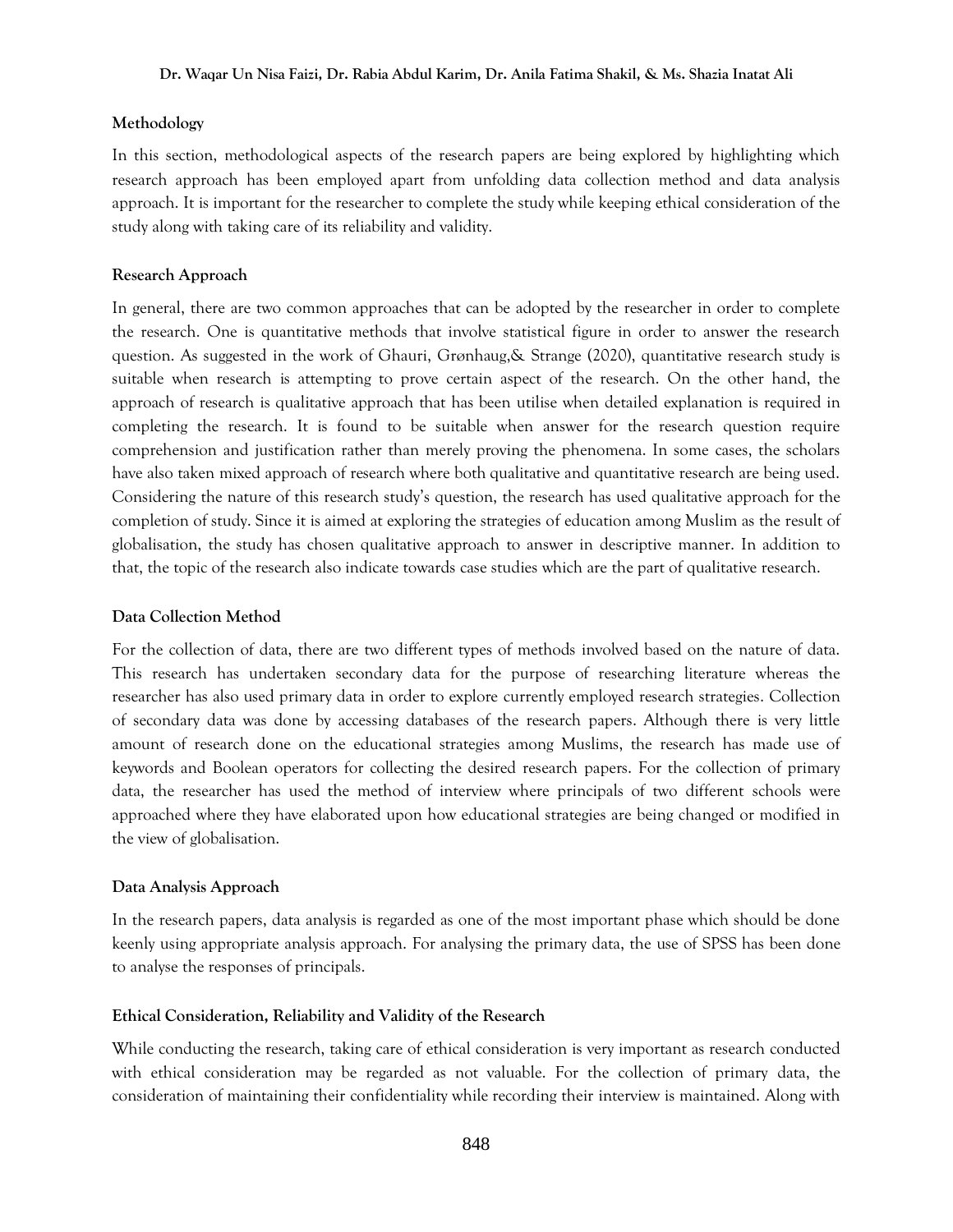#### **The Educational strategies among Muslims inthe perspectives of Globalization: Some National Case Studies in Pakistan**

these lines, when conducting the review of literature, authors are being given credit so as to avoid the issue of plagiarism. As long as validity of the research papers is concerned, it has undertaken primary data which supports that findings in this research are based on current setting this validated. On the other hand, the reliability of the research is based on the fact that it has collected data from authentic and verified sources either secondary data or primary data.

#### **Findings and Discussion**

Islam as the religion is getting effective in all the places and reaching many areas of the world as the result of globalisation because of one major characteristic that it has enable Muslims to make analytical valuations of their settings and implement the principles, knowledge, and practices of Islamic in a suitable manner. Setting mindfulness and natural conditions must be thought about and assume a significant job in the course that must be picked as we endeavour to teach the up and coming age of Muslims. In an Islamic setting, a significant segment of educational information is essentially having a grounded comprehension of who we are as Muslims here in this nation. There can completely be no lattice for instructional method on the off chance that we don't comprehend the Muslim youth that we try to teach.

For preparing the students of Islamic education ready to be the part of workforce of  $21<sup>st</sup>$  century, it is found to be important that educators must tap into, enhance, and use their creative skills. By creative, it implies the meaning of adopting the latest innovations and strategies for the promotion of Islamic education. This will help in brining creative learners since educator integrate technology into the content.

By executing innovations, educators will should have the option to draw in understudies in the learning procedure and substance information. As instructors of Muslim understudies, educators and organizations must be happy to step outside our customary ranges of familiarity and make open doors for understudies to exceed expectations in the homerooms, yet additionally in reality. Instructing utilizing innovation is the way to catching the psyches and hearts of understudies and it is at the grip of fingertips. At no other time has innovation and data been as open and useful to Muslims as educators and understudies.

However, incorporating technology in the content is not the only required education strategies that Muslims are adopting widely for keeping the balance between Islamic education and western world education as student must be implementing and experimenting with the integration. Below are the assessed responses of principals from the interview schedule that has reflected on the educational strategies:

#### **Case Study SSS (Suffah Saviour School)**

It is one of the well-established school in Pakistan that is offering Islamic education as well as modern western type education at their institute. After interviewing one of their campus' principal, it is identified that they offer Hifz initially and started to provide western modern education after a certain time period which differs greatly with the educational strategies of public schools or schools in non-Muslim countries. The pre-primary education is commonly delivered among schools, however, education offered to some of such schools where Islamic education is also provided offer pre-primary education at the level of secondary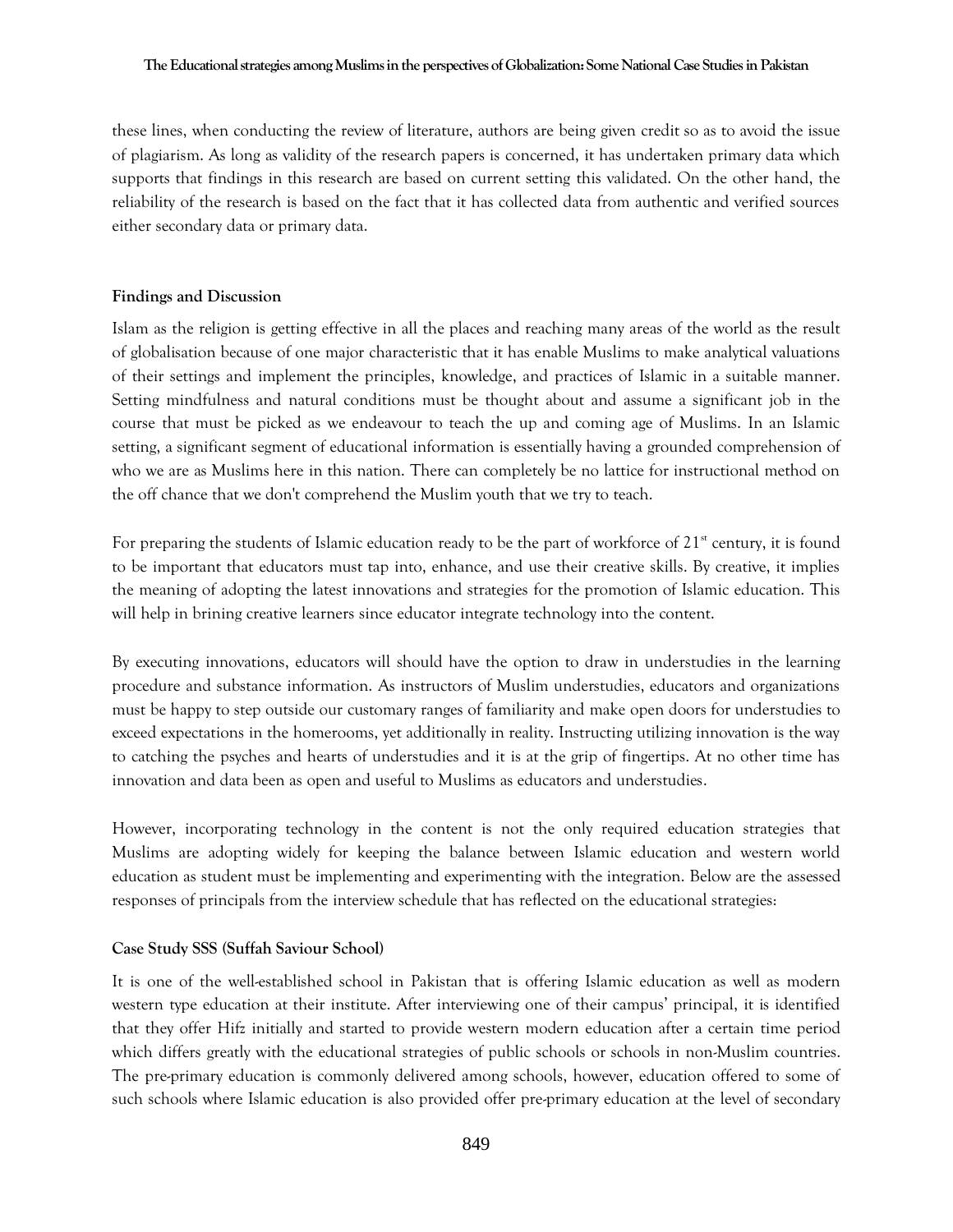#### **Dr. Waqar Un Nisa Faizi, Dr. Rabia Abdul Karim, Dr. Anila Fatima Shakil, & Ms. Shazia Inatat Ali**

education. The interviewee has also mentioned that they have now incorporated the use of tablets and internet within lessons of Qur'an where their progress is also monitored effectively. Due to its incorporation, the principal also mentioned that they have modified their practice and bring modern western education in earlier classes. Traditionally, the Islamic education program does not have effective approaches as teachers are involved in punishing students more than helping them develop their interest. However, now the educational strategies have been modified as it focused on developing children interest as well as maintaining it throughout.

#### **Cast Study Al-Huda International School**

As the trend of online certifications is rapidly increasing, Al-Huda International Schools is having the aim to modernise the approaches of Islamic teaching by brining every possible innovation in the learning. The head of Al-Huda International School keenly teach lessons by means of providing online lecture where learners can acquire education at their own feasibility. Earlier, such education require students to leave their houses and live in the Madrassah for the sake of acquiring Islamic education or becoming Aalim or Aalimah but now as internet is becoming the tool for education, Islamic education is also modernising its teaching styles and approaches to allow international students as well to acquire education without the physical boundaries.

#### **Conclusion**

With the rise in globalisation, religious schools and madrassas are not only expanded, but also started to gain support officially from government in terms of financial as well as policies. In addition to that some of the international organisations also support its expansion. In Muslim nations, Islamic education become one of the compulsion as a subject. However, degrees from Islamic educational schools are now recognised all over the world due to adoption of latest and advanced educational strategies to prepare learners for the adult roles. So far, the revised nation's curriculum is still promoting teachings of Islamic ideology where some of the schools are found to be focusing greatly while some are emphasising moderately. Islamization of education in Pakistan has been experiencing the enthusiastic planning and rigorous efforts yet the education system overall has been facing a great deal of criticism in terms of not provided the desired outcomes overall despite taking efforts timely.